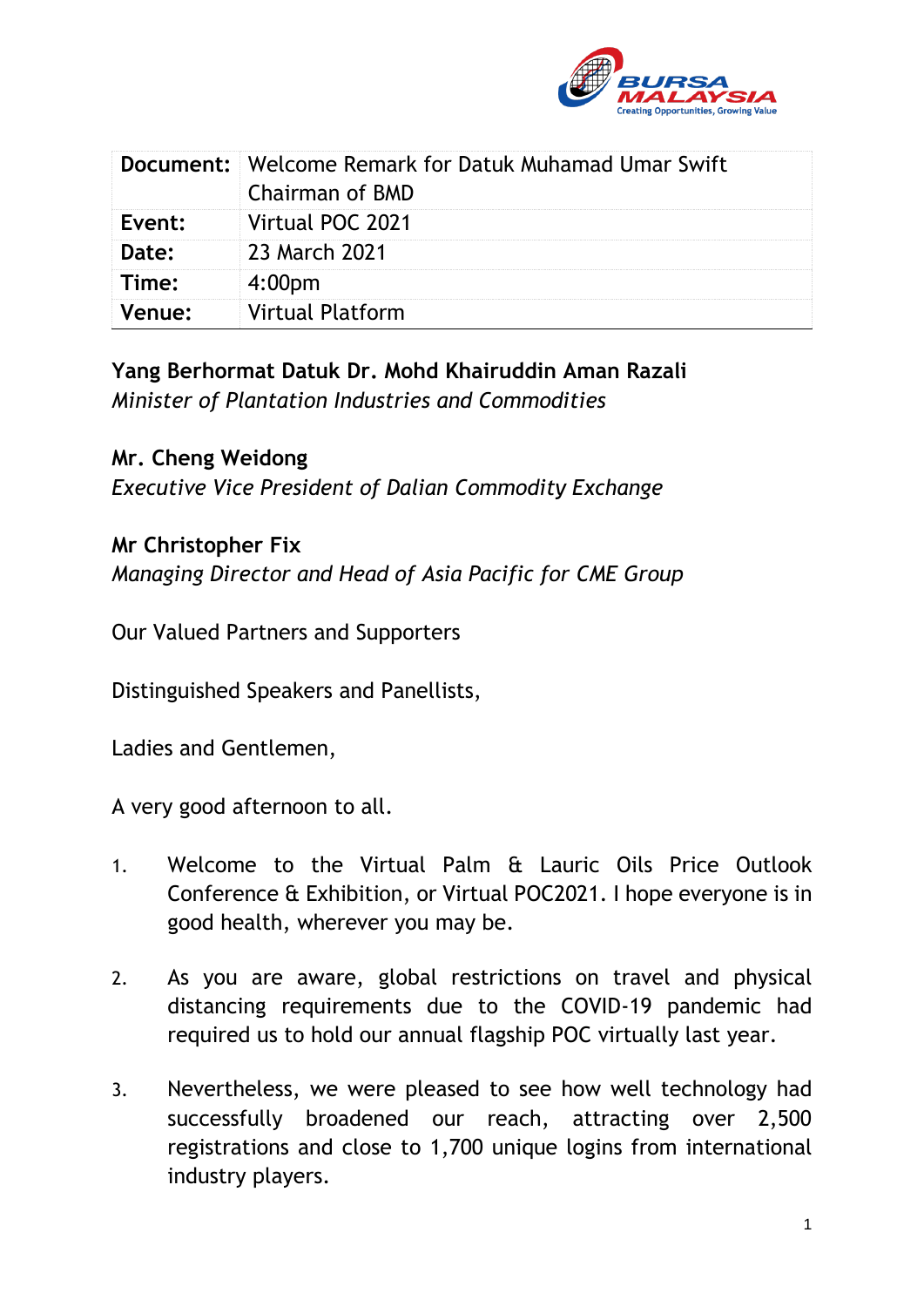4. Rest assured, our virtual conference will continue to deliver and facilitate transparent dialogue on the palm oil industry we have grown accustomed to.

Ladies and Gentlemen,

- 5. The COVID-19 pandemic had affected the global economy in three main ways:
	- i. It directly affected production and demand;
	- ii. Created supply chain and market disruptions; and
	- iii. Caused financial impact on firms and financial markets.
- 6. Palm oil producers were forced to adapt to labour shortages which resulted in an overall of 3.6% decline in Crude Palm Oil production in Year 2020 compared to the Year 2019.
- 7. Furthermore, we have seen a higher export of Crude Palm Oil towards the second half of 2020 due to the tax exemption by the Malaysian Government.
- 8. With these major events, the price of crude palm oil saw an increase of 29% year-on-year owing to lower inventories, higher demand, as well as higher prices of CPO substitute soybean oil.
- 9. Looking ahead to 2021, market participants need to prepare themselves for another uncertain year, with many key factors having the potential to cause heightened price volatility, such as the weather, economic recovery and policy changes in the west.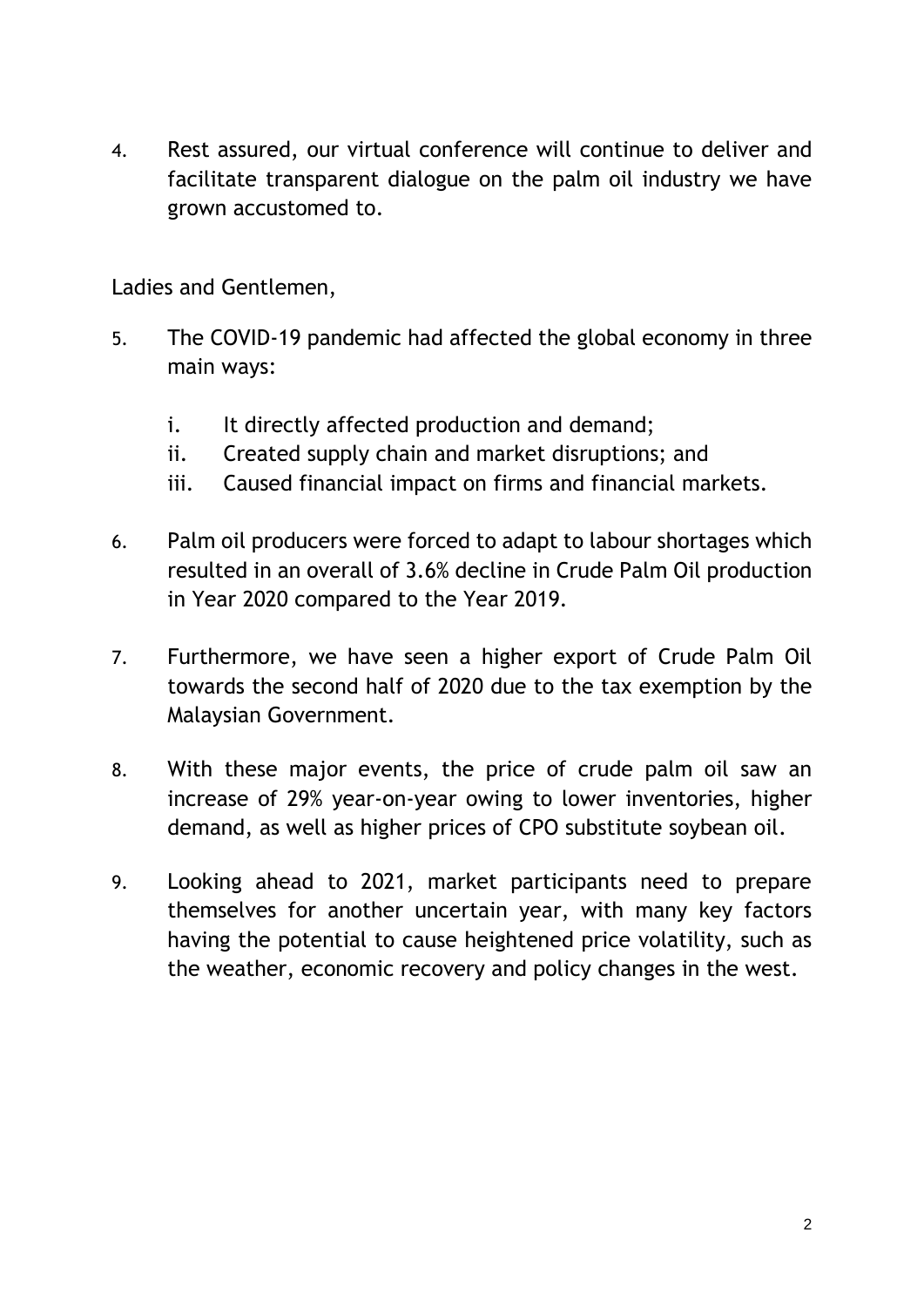Ladies and Gentlemen,

- 10. In a highly volatile environment, it is important for companies to look into adopting a more robust price risk management tool to mitigate against fluctuating commodity prices and keeping their businesses competitive.
- 11. Predicting the continuing impact of COVID-19 on businesses and economic activity has been increasingly challenging. For this reason, we have once again gathered speakers and experts in their respective fields to share their knowledge and experience that can help industry participants for a post-pandemic landscape.
- 12. I hope you will take away from virtual POC2021 with valuable insights and perspectives to address challenges, issues and discover new opportunities.
- 13. On our part, Bursa Malaysia Derivatives will continue our focus to develop a sustainable marketplace by improving our ecosystem and enhancing our products as a reliable hedging instrument against price volatility.
- 14. We remain committed to fostering sustainable development and promoting responsible growth for the industry.
- 15. From 1 April 2021 onwards we will require only MSPO-certified CPO to be physically delivered in our FCPO contract.
- 16. Palm oil remains the most widely-used vegetable oil globally, thanks to its versatility, affordability, and widely acknowledged beneficial properties. It is therefore important for the entire value chain to meet internationally-recognised sustainable standards to fulfil the requirements of global markets.
- 17. We are proud that since 1980, Bursa Malaysia Derivatives' FCPO remains the global price benchmark for the crude palm oil market and continues to be a credible barometer for the global pricing of palm oil and, in extension, the edible oil space.